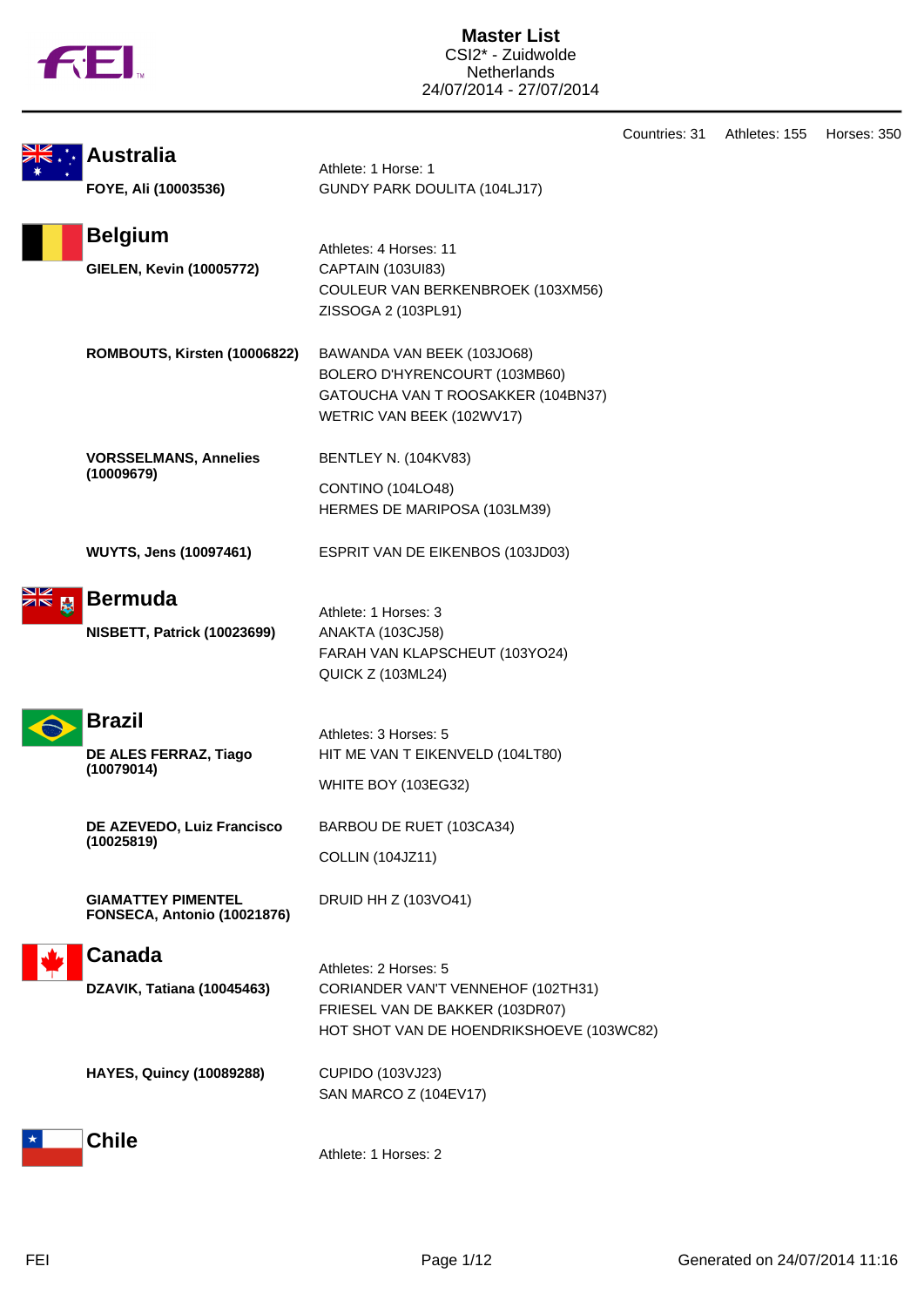

| REUTTER, Gabriela (10070265)                        | LANDINO G (103DH29)<br>TILGHMAN (102NP98)                                   |
|-----------------------------------------------------|-----------------------------------------------------------------------------|
| <b>Cyprus</b><br>DRAKULIC, Andrea (10033546)        | Athletes: 2 Horses: 4<br>ATHENA DE L'EDEN (103UL46)                         |
|                                                     | ZANETTE (102VS18)                                                           |
| DRAKULIC, Lidija (10092406)                         | FROZEN DIAMOND (104EY90)<br>HENRY'S ARK (104JJ98)                           |
| <b>Czech Republic</b>                               |                                                                             |
| AUGIER DE MOUSSAC, Charlotte CHARLY BROWN (103DV62) | Athletes: 2 Horses: 5                                                       |
| (10009582)                                          | QUIRLO DU SOUFFLET CH (102ZV40)                                             |
| <b>AUGIER DE MOUSSAC, Emma</b>                      | COPIA (103XR00)                                                             |
| (10017125)                                          | DANTHE RDPS (102MM64)<br>KANONJA (103DO40)                                  |
| <b>Egypt</b>                                        |                                                                             |
| <b>ABDEL AZIZ, Mohamed Ismail</b><br>(10092384)     | Athletes: 3 Horses: 5<br>VENDERVEER (102UI36)                               |
| MAHGARY, Wael (10090236)                            | <b>TREASURE Z (102UG99)</b><br>ZINA (102RR33)                               |
| SABA, Farida (10106509)                             | KATCHING (103UD55)<br><b>URANUS (102MR22)</b>                               |
| <b>France</b>                                       |                                                                             |
| <b>DAMIANS, ESTELLE (10033828)</b>                  | Athletes: 2 Horses: 4<br>PENELOPE DE LA BATIA (102SB76)                     |
|                                                     | SADE ALIAS CANTARELLA (ITA42508)                                            |
| <b>TRENTIN, MIKAEL (10077915)</b>                   | CARLOTTA 181 (104FF87)<br>RUBIN'S GOOD (103MK47)                            |
| Germany                                             |                                                                             |
| <b>BREMICKER, Maximilian</b>                        | Athletes: 6 Horses: 14<br>CALGARY 56 (103XR51)                              |
| (10012221)                                          | CRYSTAL 15 (103RH53)                                                        |
| <b>ERBACH, Peter (10105051)</b>                     | LAS VEGAS 183 (104GN27)                                                     |
| HECKMANN, Michael (10002283)                        | CARLOS SANTANA 12 (104LR94)<br>CHEKKER 3 (102TI95)<br>HAPPY HOPSI (104LS15) |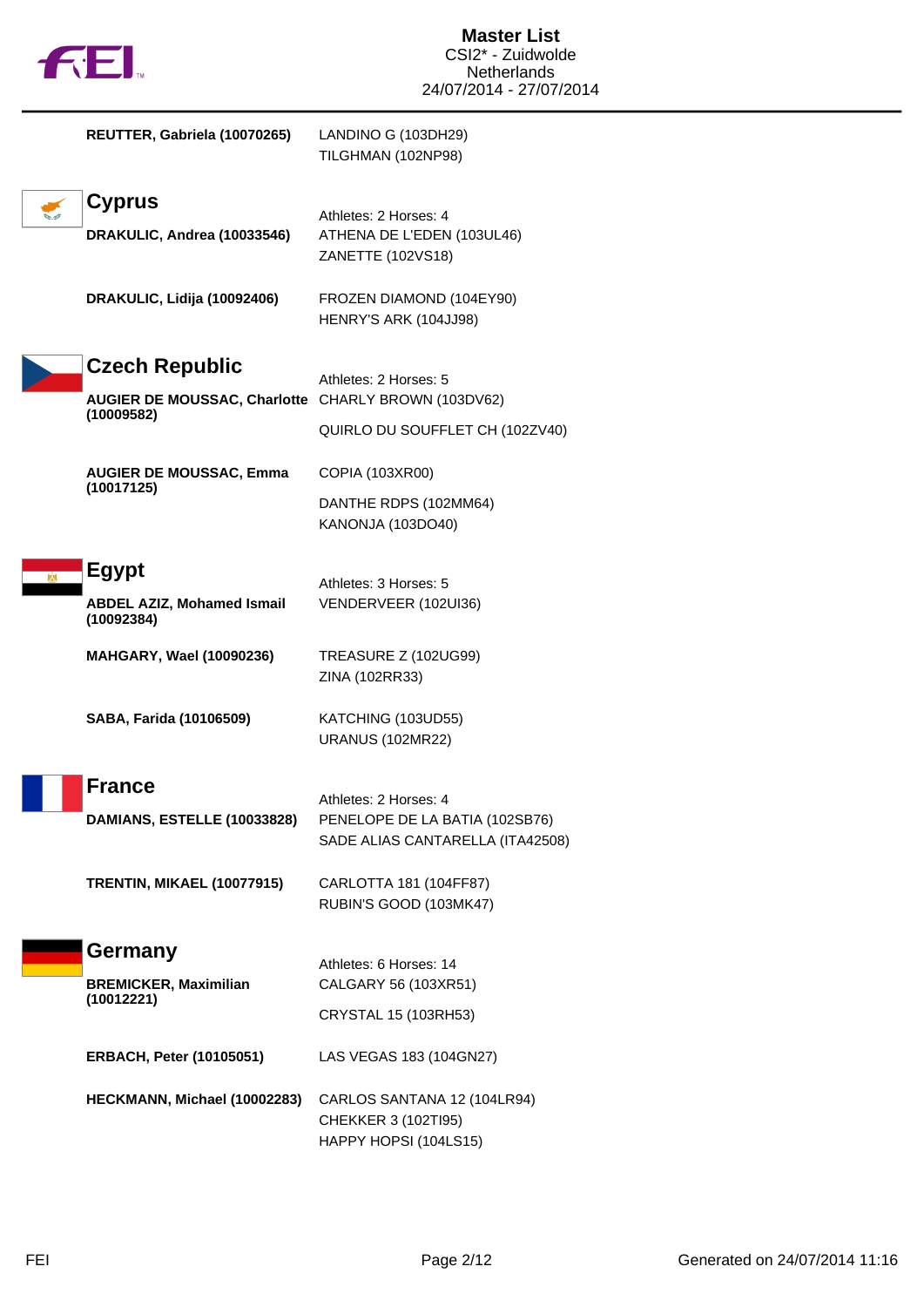

|          | KRUSE, Elisabeth (10006755)                   | CONLOUBET (103TR25)<br>LANDO'S STAR (103CD70)<br>QUINNKANNAN (103FS53)                 |
|----------|-----------------------------------------------|----------------------------------------------------------------------------------------|
|          | <b>LIEBING, Sylvie (10065453)</b>             | SAIGON 32 (103SZ81)                                                                    |
|          | PAUL, Tanja (10077964)                        | CALINA 58 (103GN65)<br>CHIVA 11 (103GN64)<br>CORONITA 3 (103HH57)<br>ZARESKA (103DZ16) |
|          | Great Britain                                 |                                                                                        |
|          | BILLINGTON, James (10010489)                  | Athletes: 7 Horses: 14<br>BOWMORE VDL (103RU39)<br>CARRERA VDL (103RW44)               |
|          | <b>BUNTING, Mark (10012993)</b>               | EUROHILL'S ALCATRAZ (103HS20)                                                          |
|          | CLEE, Joe (10016433)                          | CLAPTON (103UC91)<br>GAMKO S (103KM82)<br>VEDET DE MUZE E T (103CP54)                  |
|          | MOSS, Rose (10081443)                         | DARKO SUPREME (103QB31)<br><b>WESTON (103KB72)</b>                                     |
|          | RIORDAN, Emma (10097420)                      | ZIE ZO VI (103ZE71)                                                                    |
|          | <b>SPRINGER, Nigel (10068327)</b>             | BROGUE (103LH79)<br>MULLENTINE QUICKSTEP DIAMOND (103UH60)                             |
|          | <b>WESTCOTT-ALLEN, Amy</b><br>(10096823)      | GALILEO II (SUI09377)                                                                  |
|          |                                               | RIO DE CARNAVAL (103QC24)<br><b>WANIK WH (103IF87)</b>                                 |
| $\omega$ | <b>Guatemala</b>                              | Athlete: 1 Horse: 1                                                                    |
|          | <b>AGUIRRE STILLMAN, Daniel</b><br>(10065750) | BUSQUETS (104ET68)                                                                     |
|          | <b>Indonesia</b>                              | Athlete: 1 Horses: 2                                                                   |
|          | <b>HAMIDJOJO, PUTRI (10030103)</b>            | GENERAL G (103LX49)<br>SAKITA ZELDENRUST (NED40490)                                    |
|          | <b>Ireland</b>                                | Athlete: 1 Horses: 2                                                                   |
|          | DALM, Sophie L. (10066278)                    | <b>UNIQUE (103PP78)</b><br>VAILLANT S (ITA42209)                                       |
| D        | <b>Islamic Republic of</b><br>Iran            | Athlete: 1 Horse: 1                                                                    |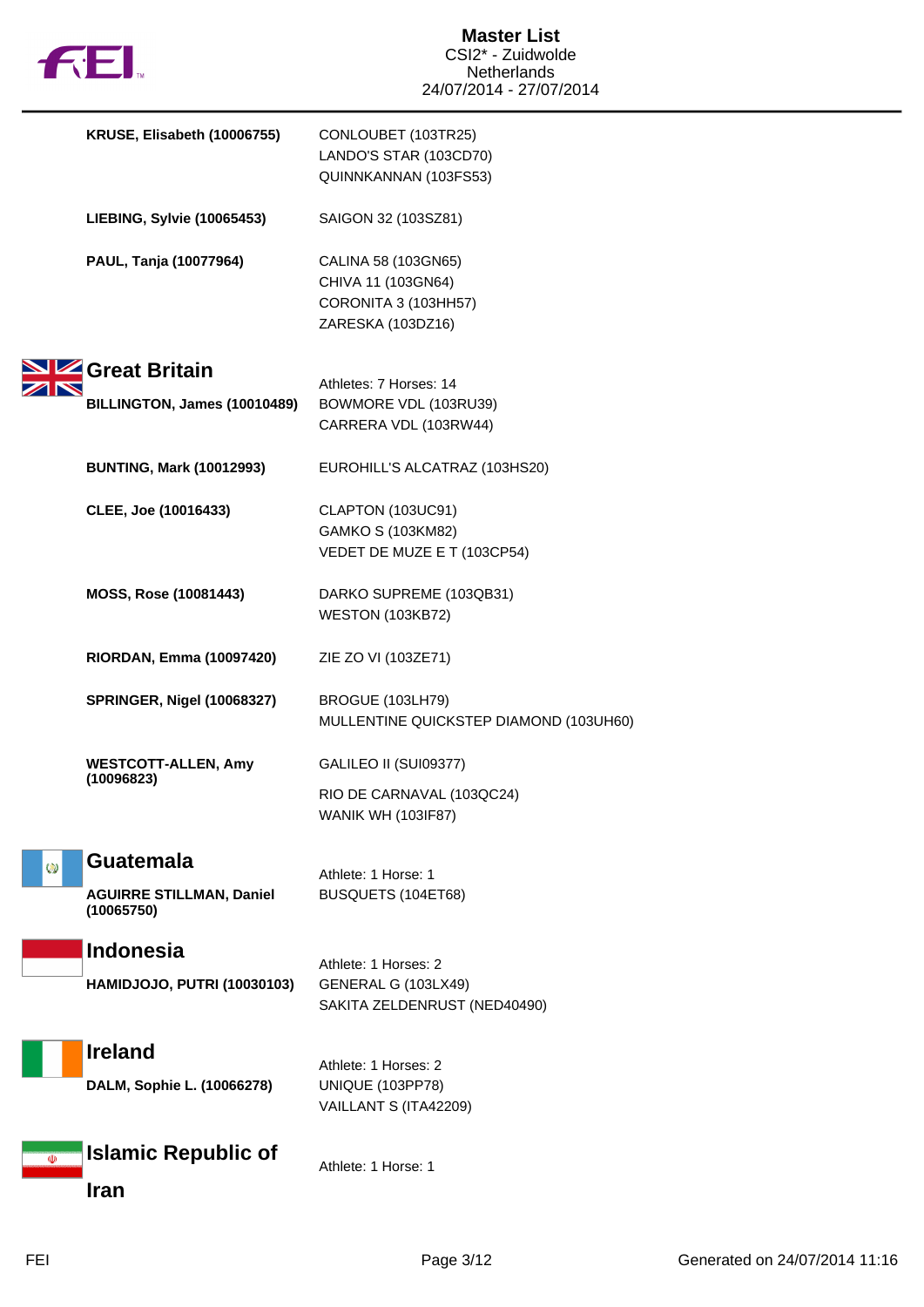

|   | <b>SEDEGHI, Farhang (10048799)</b>                                         | VITES BS (IRL40575)                                                                                                                         |
|---|----------------------------------------------------------------------------|---------------------------------------------------------------------------------------------------------------------------------------------|
| ⋉ | <b>Israel</b><br>GAT, Eyal (10103147)                                      | Athlete: 1 Horses: 2<br>A.RUBERTH (103YD83)<br>VIVE LA POMME (104DP77)                                                                      |
|   | <b>Italy</b><br><b>SAKAKINI, Andre (10000444)</b>                          | Athlete: 1 Horses: 5<br>AL AYAR (1020M01)<br>CAROTT G (103OY07)<br>CLIFF 67 (104FF92)<br>LANCASTER 144 (GER42649)<br>SUNSHINE 555 (103DQ76) |
|   | Jordan<br>NASER, Ra'ad (10005784)                                          | Athlete: 1 Horses: 2<br>ANDORADO (104DJ76)<br>CABALLERO III (SUI08400)                                                                      |
|   | Lebanon<br><b>CHAMMAS, Roger (10008841)</b><br>DANA, Jad (10079490)        | Athletes: 3 Horses: 4<br>QUIDIAM'S DE BRION (103LV88)<br>TOFFEE (103XS31)                                                                   |
|   | FARES, Emile Karim (10005907)                                              | CAPTAIN Z (104AV68)<br>RIBOY D'ALIMAT (103ME37)                                                                                             |
|   | <b>Mexico</b><br>ALVAREZ DEL CASTILLO B.,<br><b>JUAN CARLOS (10031748)</b> | Athletes: 3 Horses: 6<br>COLOREDO 2 (AUT40348)<br>PREMIERE 29 (102SS06)                                                                     |
|   | <b>BORBOLLA MIRON, ENRIQUE</b><br>(10099646)                               | DARTUNA VDL (104LM70)                                                                                                                       |
|   | CANSECO, ERNESTO (10031152) ANDERSON VDL (103RG62)                         | CARDIENO VDL (104AT90)<br>ZIPPO (102SD94)                                                                                                   |
|   | <b>Monaco</b><br>ZEGERIUS, MAXIME (10110412)                               | Athlete: 1 Horse: 1<br>RADIEUSE DE CAROLLES (104JU21)                                                                                       |
|   | <b>Netherlands</b><br>AA, Bas Van Der (10080914)                           | Athletes: 84 Horses: 198<br>MAGICAL JW (103VG29)<br>MIRACLE JW (104LB56)                                                                    |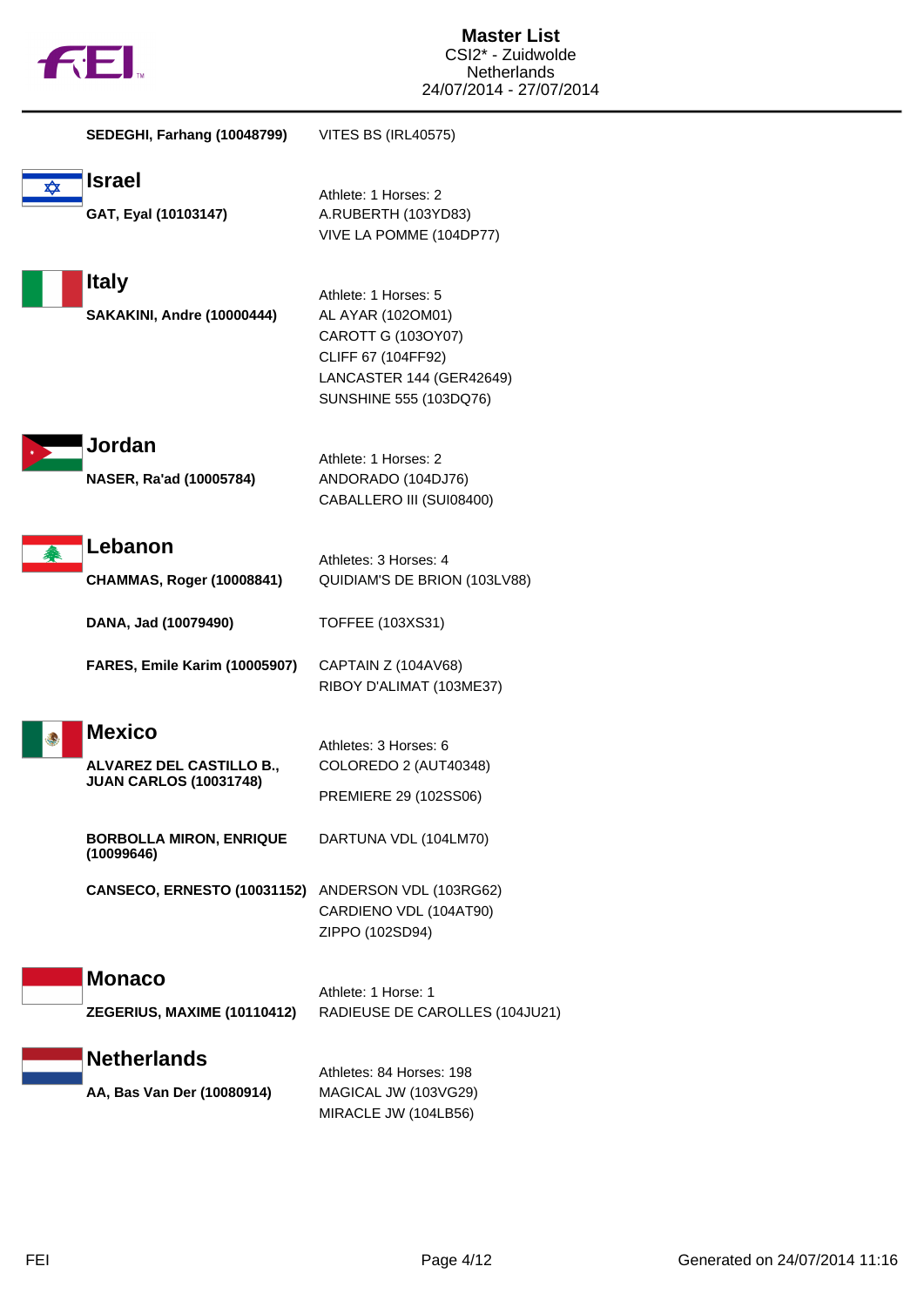

| APPELBOOM, Maria (10063968)                   | TOSCANE (102TB44)<br>ZOMERSTEE'S VELOCE (104BD70)                                         |
|-----------------------------------------------|-------------------------------------------------------------------------------------------|
| <b>BAKKER, Anne (10033063)</b>                | DIRTY HARRY (104KI90)                                                                     |
| <b>BEEN, Remco (10032870)</b>                 | <b>CLASSE VDL (103VG42)</b><br>FOR FASHION (103AN60)<br>LUMEN ULADY (102RD95)             |
| <b>BERG-BIJLSMA, Maaike Ten</b><br>(10031205) | DIVA (104HS96)                                                                            |
| BOER, Lennard, De (10070010)                  | <b>BELLE (104LQ63)</b><br><b>BRASIL (104LZ66)</b>                                         |
| <b>BOER, Marcel De (10014965)</b>             | B AMELUSINA (103RV48)<br>BONEA FIELD (104HU79)                                            |
| <b>BONDER, Maureen (10060196)</b>             | BRIDGESTONE RV (103SC63)<br><b>BUENO (104LJ74)</b><br><b>VELCARO (102SJ03)</b>            |
| <b>BOTMA, Nicole (10063020)</b>               | DOLLARDS ABU DHABI CJS (103KE45)<br>KM DUBAI JH (104LP61)<br>VERALEEN (102TM02)           |
| <b>BRINK, Stefanie Van Den</b><br>(10056872)  | ACE (103AV74)                                                                             |
|                                               | BARONESCHA (104KC32)<br>CASSINA II (103XQ50)<br>WALLANCE (104AV10)                        |
| BROEK, Jack (10038023)                        | BUX BUNNY (104LJ75)                                                                       |
| <b>BROEK, Jeroen (10040356)</b>               | ALDHERS (NED42539)<br>DOLLAR GIRL (NED42620)<br>ZALDORADO (103HT37)                       |
| <b>BRUIJN, Bart De (10037075)</b>             | AIR MAX (104JZ64)<br>AMBERLINA (103GF00)                                                  |
| <b>BRUSSE, Michiel (10002292)</b>             | <b>DUC (104LJ77)</b><br>KOM LA RONDINE (102ZE25)<br>SANTANA (103UL88)                     |
| <b>BRUYN, DE, Rob (10041529)</b>              | COBELLINI 'F' Z (104CW26)                                                                 |
| CORBEEK, Jeanette (10032255)                  | <b>BALUGA (103TI42)</b><br>COCO CHANEL (103TH92)<br>Z.ADERMIE (104LP62)<br>ZAZA (104CQ96) |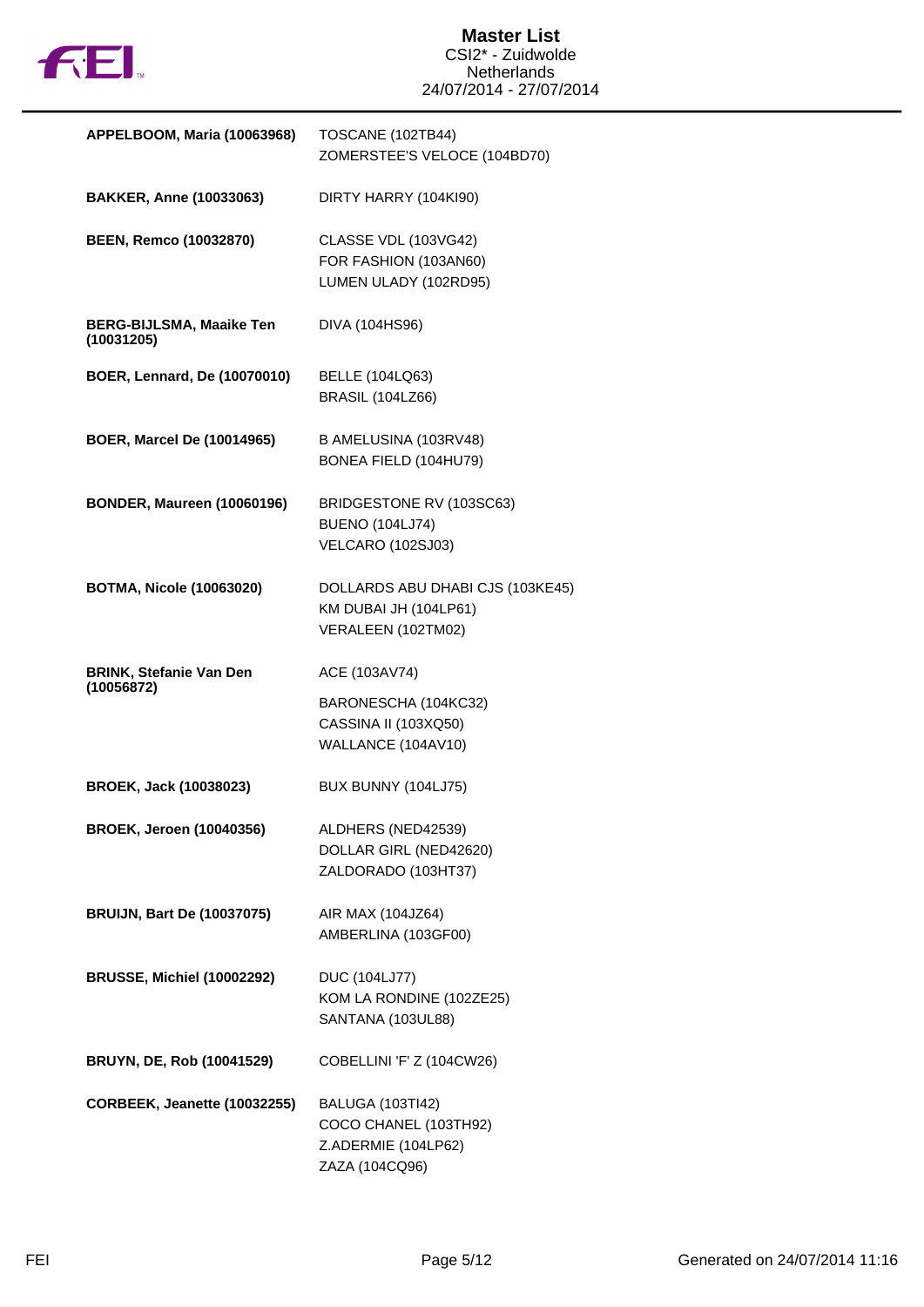

| DIJK, Yvonne Van (10031206)                        | VAYRENTA (NED42640)                                                                 |
|----------------------------------------------------|-------------------------------------------------------------------------------------|
| DOZEMAN, Jessica (10039895)                        | <b>DUIM (104LP64)</b>                                                               |
| DUBBELDAM, Jeroen (10000412)                       | BOEMERRANG (103LE46)<br>CONJURER (103CS81)<br>COUNSELOR (103YN79)                   |
| EGBERINK, Bjorn (10018940)                         | BANDERAS B (104BJ58)<br>BENTLEY (103VS84)<br>ZIDANE (103CC56)                       |
| <b>EVERSE- VAN DE KRAATS,</b><br>Mischa (10002325) | AMARILLO (103HS22)                                                                  |
|                                                    | BLACKBERRY (103IH94)<br>CATANGO (104MA35)                                           |
| FREDERIKS, Henk (10043644)                         | <b>BEN B (103JK38)</b>                                                              |
|                                                    | <b>BRUNEL (104BE81)</b>                                                             |
| <b>GEEL, Martijn Van (10082596)</b>                | DINANDOLIN (104LL47)<br>WOODLAND VI (103LE31)                                       |
|                                                    |                                                                                     |
| GEEL, VAN, Daan (10015478)                         | <b>BORIS (104BD77)</b><br>ZOE (102YA83)                                             |
| GEEL-SCHRODER, Mareille Van                        | <b>BENGEL (103NO77)</b>                                                             |
| (10008901)                                         | <b>BRAYN (103JL80)</b>                                                              |
|                                                    | CHAKATO (103ZK20)                                                                   |
| <b>GEERINK, Sander (10028871)</b>                  | ABERLIN (103LW99)                                                                   |
|                                                    | AMARETTO (103HW35)<br>DAKAR (104LP66)                                               |
|                                                    | ROBINSON (103GC24)                                                                  |
| <b>GEERINK, Vincent (10060763)</b>                 | ANNEBEL (103VM86)<br>BELLE ROSA (103RB91)<br>VITOS (102ZJ24)<br>ZALENTIJN (103KT20) |
|                                                    |                                                                                     |
| GOUWSWAARD, Amber<br>(10046444)                    | BABY BLUE (104EC33)                                                                 |
|                                                    | <b>THINK BIG (103LQ43)</b>                                                          |
| <b>GREEVE, Michael (10006319)</b>                  | CALANTA (104BE83)<br>WHITNEY BB (103BL60)                                           |
|                                                    |                                                                                     |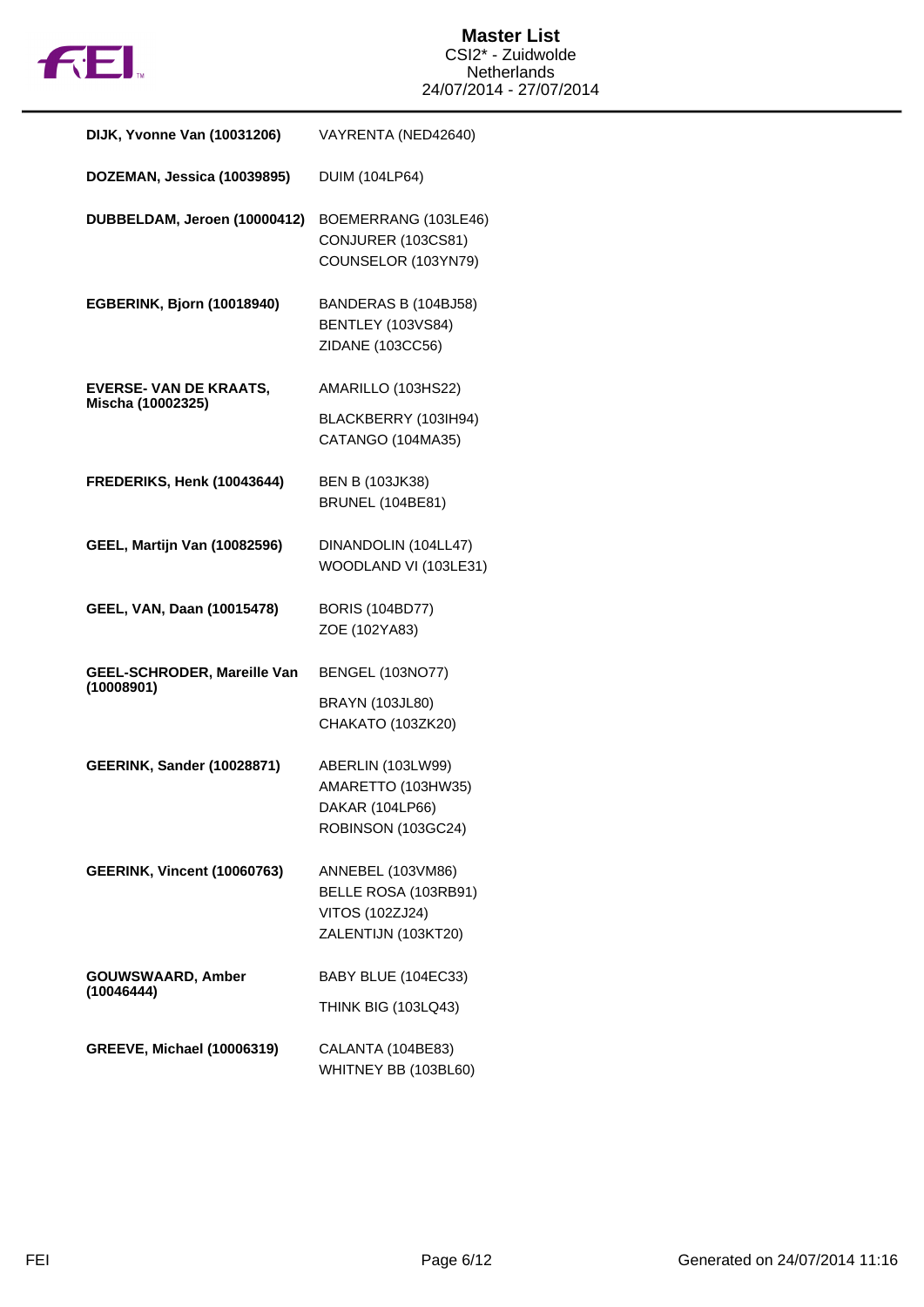

| HASELBEKKE, Bart (10058918)                       | CASCO (103JK49)<br>CHASE (103VG23)<br>QUALIF DE THURIN (102SM89)<br>WATERLOO (102RE07)<br>WIGEUNERIN (103HS59) |
|---------------------------------------------------|----------------------------------------------------------------------------------------------------------------|
| HAVINGA, Robert (10082740)                        | BACARDI (103LG21)<br>COCONULA N (104LP67)<br>DEVILLE (104LP68)<br>SPONGEBOB (104EC05)                          |
| <b>HEINS, Stefanie (10032256)</b>                 | CASSY LEE (103QP71)<br>DACARO (104LG62)<br>DARO H. (104LG64)                                                   |
| HELMOND, Frank Van (10072114) HAPPYMOOD (104EE30) | KATE (103FN01)                                                                                                 |
| HEYDENS, Wesley (10036771)                        | BEEMDGRAAF (103LJ04)<br>DALLAS DU DOMAINE Z (102UD96)<br>RIADLOC FLY LY (103JW99)                              |
| <b>HOEKSEMA, Tessa (10082245)</b>                 | <b>BIACCI (104BJ68)</b><br>TWIN TWIN RV (NED40467)                                                             |
| <b>HOKSE, Marcelle (10032259)</b>                 | ZANDRO BOY (104BJ69)                                                                                           |
| HOORN, Angelique (10000421)                       | CHAKATO HBC (104LJ85)<br>CONLETTO W (103VG73)<br>FOLAZ (102RN36)                                               |
| <b>HOORN, Marlies (10069653)</b>                  | BUENOS DIAS (104LB38)<br><b>CINELLA (104LB39)</b>                                                              |
| <b>JONKERS, Leonie (10089394)</b>                 | BERGHGRAAF (104BJ76)<br>BRAZZAVILLE (103RL44)<br>CORNVILLE (104LP71)                                           |
| KAPEL, Sebastien (10000831)                       | BILLIONAIRE (104BJ78)<br>VANDA PLATINUM (104FR64)                                                              |
| KLOET, Jasmijn (10076500)                         | CENDENCE S&K (104LK82)                                                                                         |
| KLOMP, Jolijn (10001789)                          | ALANSA (104BJ11)<br>ALMAYMOUN (GBR42113)<br>CAITLIN (104LK83)                                                  |
| KOROMPIS, Michael (10002284)                      | CITTA DE LA FERME BLANCHE (103FN28)<br>DERONA VAN BEEK (104HO30)                                               |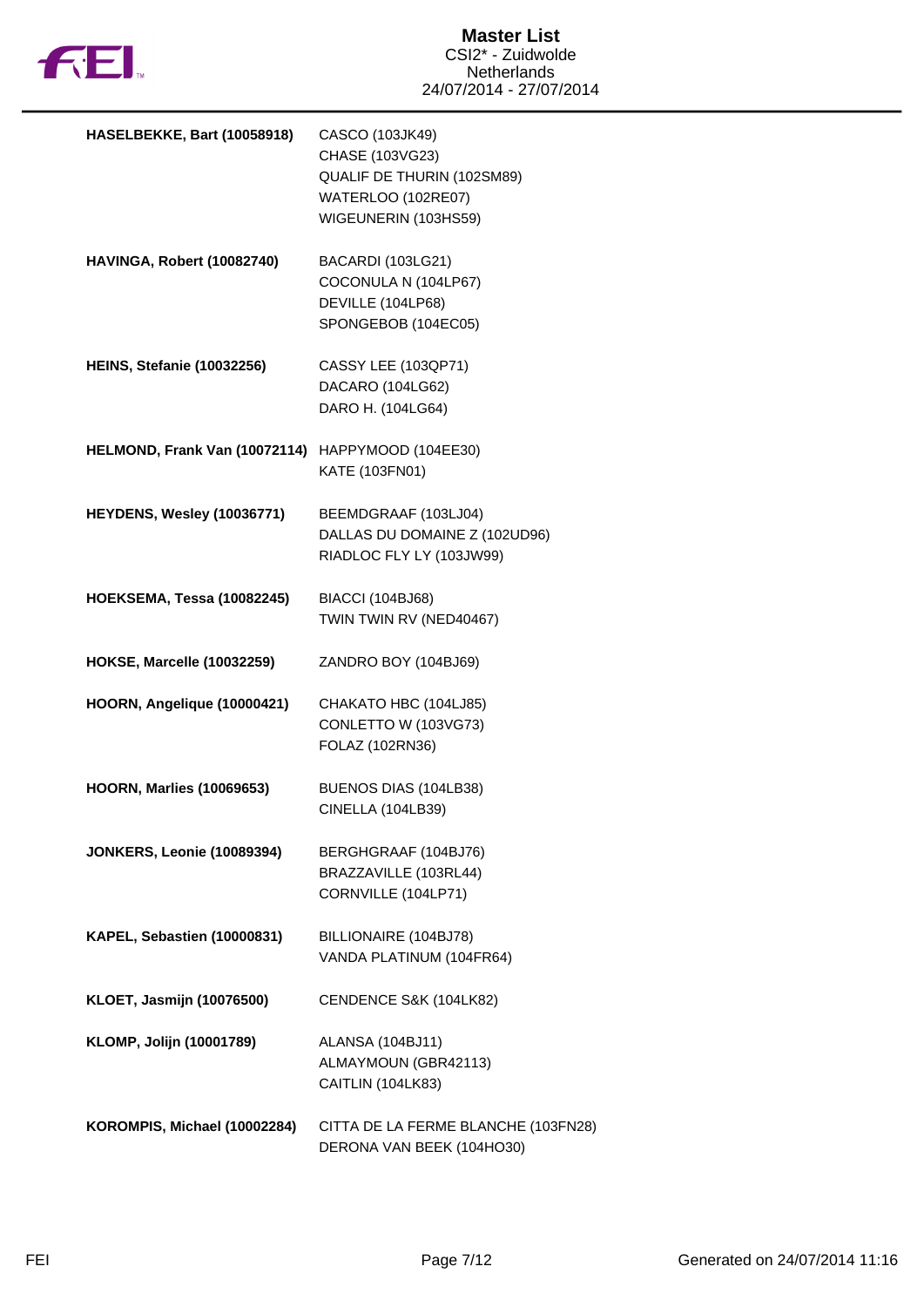

| <b>KUIPERS, Doron (10018931)</b>                    | BAILEYS (104BH96)<br>W DELTA MOSSEL JANTJE (102XT91)<br>ZUCCES (103RU30)                                  |
|-----------------------------------------------------|-----------------------------------------------------------------------------------------------------------|
| <b>KUYTEN, Suus (10006628)</b>                      | DAKOTA DU BUISSON Z (102WO72)<br>OSAKA (102SG52)<br><b>VIKING (102MP47)</b><br>WELLINGTON TIMES (102OC48) |
| <b>LEENDERS, FRITS (10032262)</b>                   | ATTILLA (103RU28)                                                                                         |
| LEEUWEN, Astrid Van (10003682) BALOU (103DR25)      | BOHEMIAN RHAPSODY (104KG29)<br><b>ECLIPS (103TO40)</b><br>HATSHIE (103YK73)<br><b>UNICO (NED41980)</b>    |
| MAKKINGA, Anne-Liza (10047660) CACHARELLE (104DK45) | <b>WAIKIKI (103DD36)</b>                                                                                  |
| <b>MANDERS, Esther (10017500)</b>                   | TWINKLING STAR A S (102MO59)                                                                              |
| MEI, VAN DER, Nathalie<br>(10005807)                | AFRICA (103UR80)                                                                                          |
|                                                     | BIRMINGHAM (103ID95)<br>DYNAMITE (104LP73)                                                                |
| <b>MEIJER, Amber (10093626)</b>                     | KM CARRERA (103SH68)<br>KM DIKARLOS (104EI91)                                                             |
| MORSINK, Gerben (10015483)                          | CARTAIRE Z (103JI95)<br>FAITHFULL (102SU40)                                                               |
| <b>MULDER, Pim (10029206)</b>                       | AMIGO (103SA18)<br>BLIZZERD (104AV23)                                                                     |
|                                                     | ZO SPECIAL (104AV22)                                                                                      |
| <b>NANNING, Niels (10008728)</b>                    | <b>BELROSE (103IQ90)</b>                                                                                  |
| NOORD, Janneke Van (10069654) DON DIABLO (104LR66)  |                                                                                                           |
| <b>OLDENZIEL, Job (10006495)</b>                    | OFFICHEM'S AMIRDA (104EN66)<br>OFICHEMS APHRODITE (104LP75)<br>OFICHEMS ZAIRDA (103LE43)                  |
| <b>OPHOF, Lieke (10047969)</b>                      | CITANJA (104KP51)                                                                                         |
| <b>REGTER, Chantal (10010833)</b>                   | BACENTUS (103LA26)<br>BENGEL SFN (103UM46)<br>CALVIA (103UX81)                                            |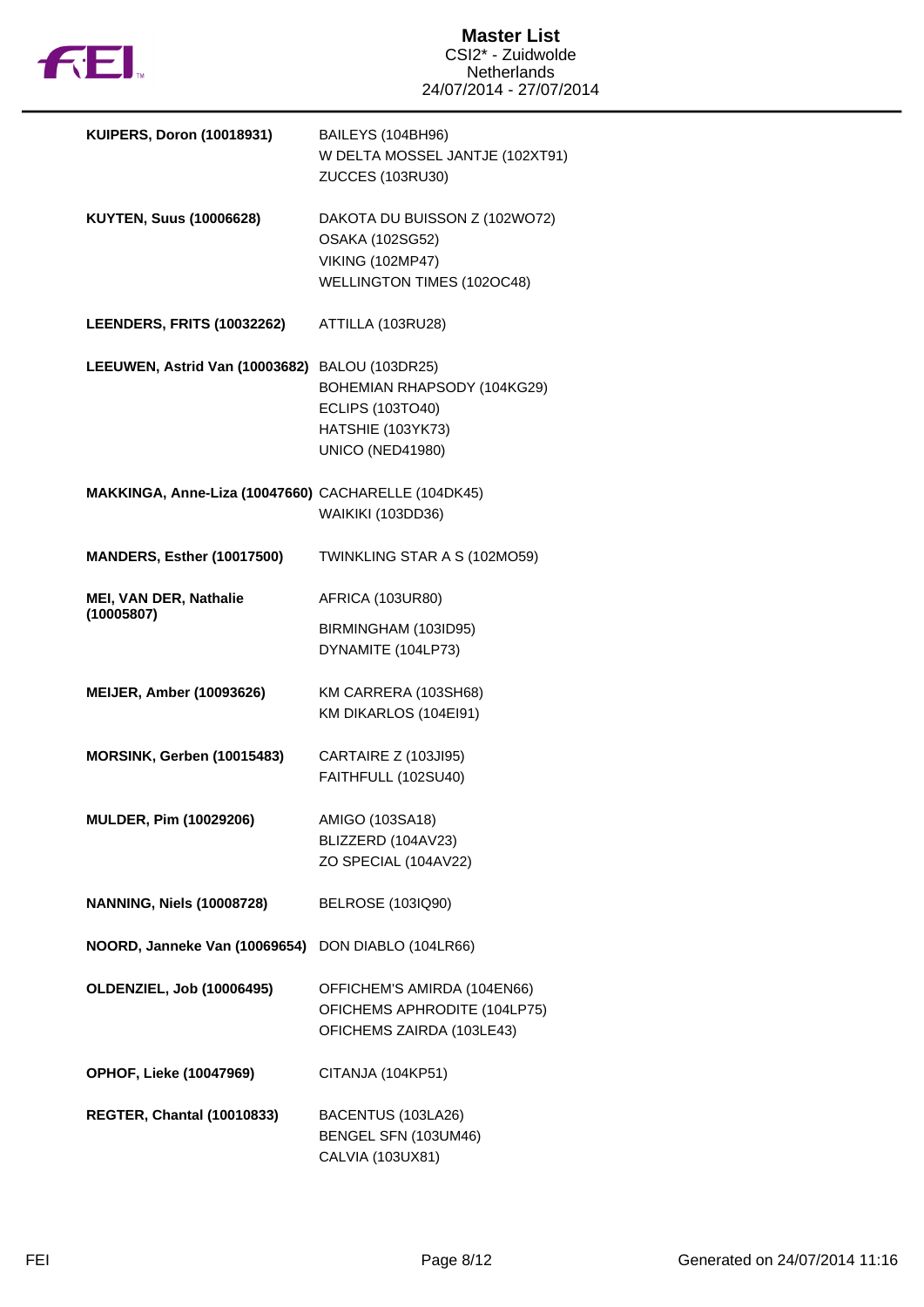

| RIJSWIJK, Sabrina Van (10016466) DOUWE (104LR02)   | GRISON VAN DEN BISSCHOP (103JF04)<br>TUIDAM DE TIVOLI (NED41653)                             |
|----------------------------------------------------|----------------------------------------------------------------------------------------------|
| ROELOFSEN, Dominique                               | ARDENTA (103AS04)                                                                            |
| (10009708)                                         | <b>VIENNA (102WP43)</b><br>WLADIMIR S (102MF61)                                              |
| ROELOFSEN, Fabienne (10032873) COCO LOKO (104MA63) | HALLO HALLO (103BD70)                                                                        |
| ROOSENDAAL, Maud (10080168)                        | CLASSIC VERTE (104KJ12)<br>RYAN STAR DU REZIDAL (BEL40600)<br><b>UNIVERSO (103YZ33)</b>      |
| ROOZEBOOM, Shanice (10028877) AMSTERDAM (104LB36)  |                                                                                              |
| <b>SCHAAP, Jan Willem (10001698)</b>               | BONSAI L (104CX12)<br>WOODFIELD ANTONIO (104BS97)                                            |
| <b>SCHAAP-GREVE, Joffra</b><br>(10032852)          | ULJANA (NED42461)                                                                            |
| <b>SLAGTER, Amanda (10071865)</b>                  | A SPLASH OF CLAS (104BL77)<br><b>VIENNA (103SF80)</b>                                        |
| SLEIDERINK, Sjaak (10018937)                       | <b>AVALON (103XI83)</b><br>CASHMAN (103ZN90)<br>W ZARAH (103KY30)                            |
| SLUIS, VAN DER,, Manon<br>(10101516)               | CALGARY (104CZ47)                                                                            |
|                                                    | DENVER (104ER11)                                                                             |
| SOUMAIYA, Qarbal (10091550)                        | BRUGGEMAN'S BUENA VISTA (103TP47)                                                            |
| VAN STRAATEN, Josta (10072539) BOLIVIA S (104KB55) | ROMANTIKA S (103BS51)                                                                        |
| <b>VELDMAN, WENDY (10032264)</b>                   | ALL ABOUT ANJES R (103RU50)                                                                  |
| <b>VOORN, Albert (10000592)</b>                    | RAMDAM D'HO (103ZW46)<br><b>VYMORE (103UR90)</b>                                             |
| VOS, Robert (10006601)                             | ANOTHER PLEASURE (103AO48)<br>CARAT (103KV75)<br>UPTOWN GIRL (103WE49)<br>WAKIEKIE (102PR41) |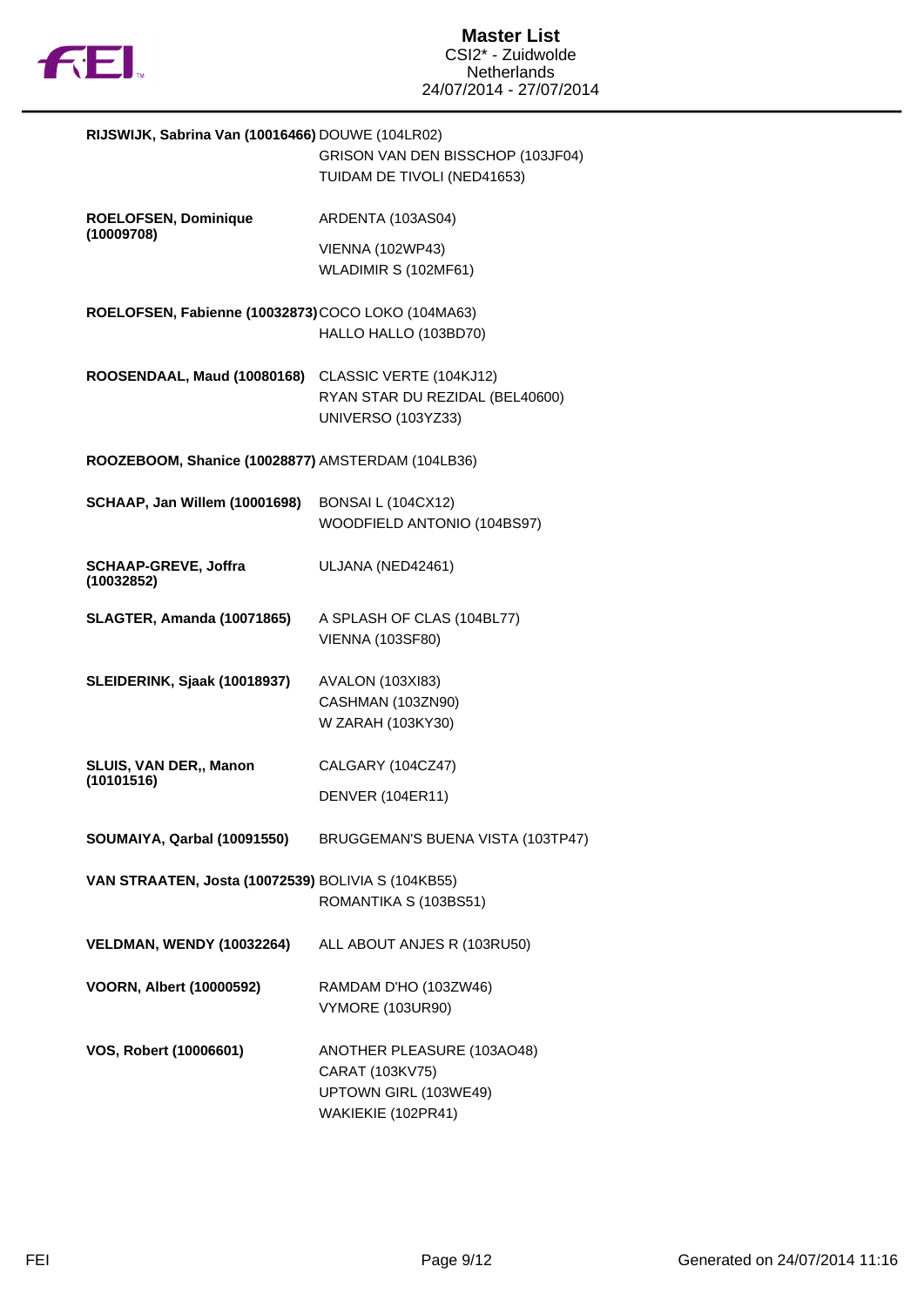

| <b>VRIES, Nynke De (10021809)</b>          | BREGO R'N B (104LP76)<br>CETALDINE W.H. (104LP82)                                                              |
|--------------------------------------------|----------------------------------------------------------------------------------------------------------------|
| <b>WALKOT, Evelien (10089395)</b>          | <b>AUSI B (103RM18)</b>                                                                                        |
| WEZEMAN, Sylvana (10047374)                | DOLLARDS CHANNEL (104BN60)<br>DOLLARDS DOOLITTLE (104EQ16)                                                     |
| WIERING JR, Harrie (10029208)              | ALIEONE (104EN91)<br>DEE DEE (104MA33)<br>WORLD WIDE (102PB08)                                                 |
| <b>WILLEMS, Annet (10006389)</b>           | ARMAGEDON (103CK89)<br>DEMPSEYS (104FP78)<br>NIRVANA (NED06181)                                                |
| WINNINGHOFF, Natasja<br>(10029226)         | CARTINA W (104DA14)                                                                                            |
|                                            | P-PILOT (NED06468)                                                                                             |
| <b>WOLDRING, Jose (10089831)</b>           | BROOKLYN (103RU68)                                                                                             |
| WOUDSTRA, Hilde (10037149)                 | BAVANTA C (104KQ18)                                                                                            |
|                                            | <b>BINJA (104GY14)</b><br>TITANIA (NED42494)                                                                   |
| ZOER, Albert (10000593)                    | ABRA KADABRA (103HE37)<br>CHARLIE CHAPLIN (104AN68)<br>CISSY (104CG47)<br>DAKOTA (104LZ70)<br>GIGOLO (103UO39) |
| ZUIDEMA, Bert-Jan (10040361)               | CHER V (104BE77)<br>ZORITO (103BK33)                                                                           |
| ZWIJNENBERG, Ellen (10090003)              | BONCETTO (104GY90)<br>CUNOTAIRE V (104LL23)                                                                    |
| <b>Peru</b>                                | Athlete: 1 Horses: 2                                                                                           |
| <b>BATTILANA, Alessandra</b><br>(10083928) | OR DE LA CHARBONIERE (GER46295)                                                                                |
|                                            | WYLYE CRUISE (GBR43248)                                                                                        |
| <b>Poland</b>                              |                                                                                                                |
| APPEL, Lukasz (10009143)                   | Athletes: 5 Horses: 12<br>APOURTI (103WT38)                                                                    |
|                                            | CARMELLO DE PAEP Z (103OF37)<br>QUITE DONALDSON (103LK02)                                                      |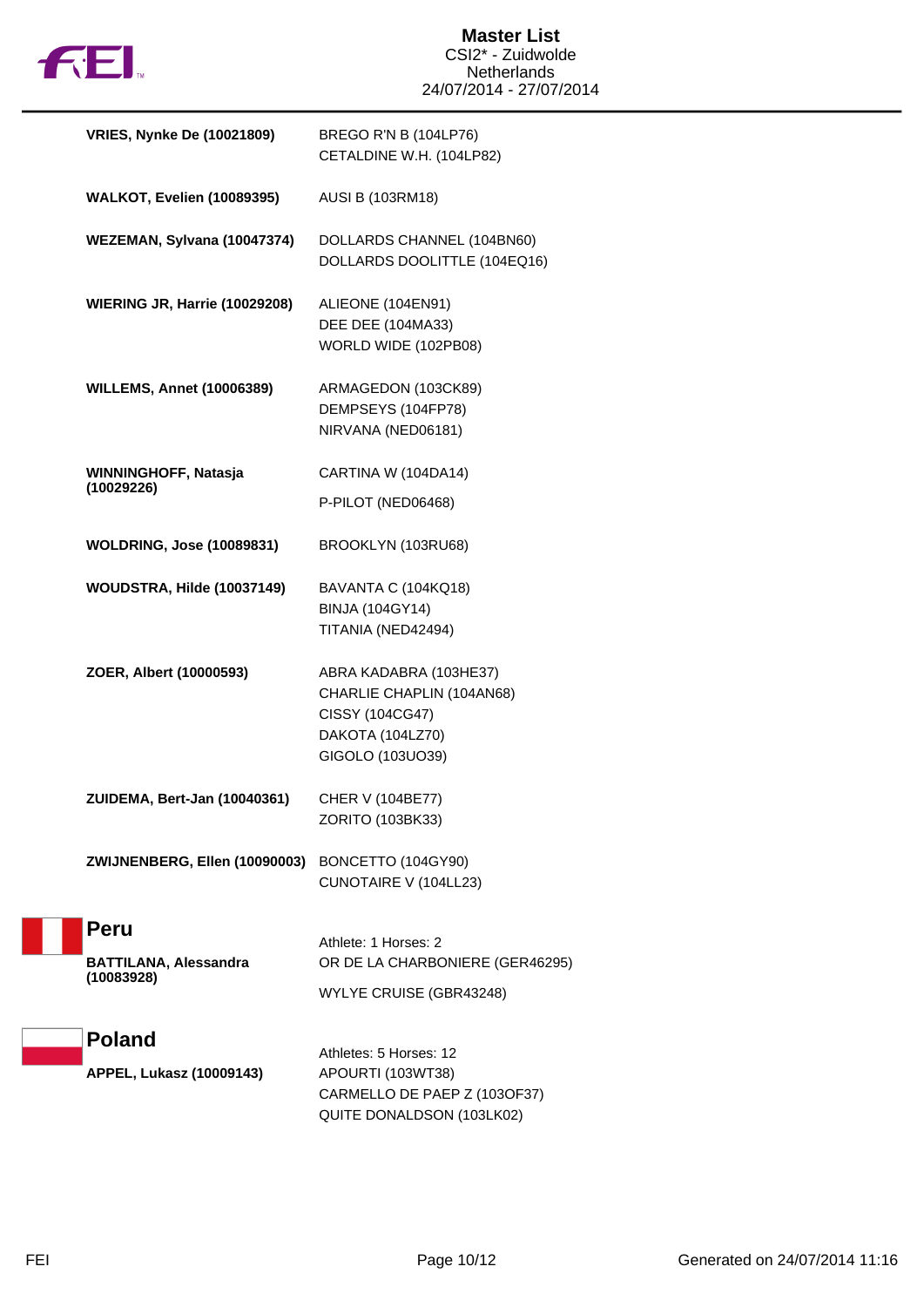

Í

|      | <b>DULCZEWSKA, MONIKA</b><br>(10028419)                          | CAREN (103CF29)                                                                                          |
|------|------------------------------------------------------------------|----------------------------------------------------------------------------------------------------------|
|      |                                                                  | VIVACE (102QZ55)                                                                                         |
|      | MALINOWSKA, Paulina (10034036) CARTHACO (103FN29)                | CHIRIVELL (104DA00)                                                                                      |
|      | PIETRZAK, Amanda (10064519)                                      | FELLOW 137 (103BK42)<br>Z PILOT (103EV88)                                                                |
|      | SIARKIEWICZ, Klaudia (10017956) CAPRINI 3 (GER45286)             | CARONIMO (GER40524)<br>PEARL 80 (102WK85)                                                                |
|      | <b>Russian Federation</b><br>PRIGOZHINA, Polina (10033355)       | Athlete: 1 Horses: 3<br><b>BRUNETTI 2 (103JF66)</b><br><b>COSMO Z (NED42575)</b><br>OKILITIUS (RUS40281) |
| 想笑以为 | Saudi Arabia<br><b>ALMOBTY, KHALED</b><br>ABDULRAHMAN (10048756) | Athlete: 1 Horses: 2<br>APPLE BEE (103UU31)<br>FLASH GORDON 30 (103WU70)                                 |
|      | <b>Slovenia</b><br><b>TRAVNER, Hana (10019673)</b>               | Athlete: 1 Horses: 2<br>BALOU DU LANCY (103SV89)<br>QUERENZO (104JI20)                                   |
| 灩    | <b>Spain</b><br><b>BIDON DAURELLA, BORJA</b><br>(10088618)       | Athletes: 5 Horses: 10<br>AMAPOLA (103GO50)<br>CANTALARUSA (104GG20)                                     |
|      | MARSÁ-LAFARGE, DIANA<br>(10037953)                               | LIBELLA (104DV52)<br><b>OURAL VILLELONGUE (ESP41464)</b><br>SISLEY DE LA TOUR VIDAL (BEL42507)           |
|      | <b>MENDES ANASAGASTI, Antonio</b><br>(10016965)                  | CASSINATO (103QL61)<br>MONTENEGRO TAME (FRA43008)<br>WEBJOB SISSI DE LA HAMENTE (ESP40968)               |
|      | <b>RECIO PEREZ, MARIA DEL</b><br>CARMEN (10088903)               | QUEENIE DE CORMEILLES (103GH24)                                                                          |
|      | <b>TODA, Cristina (10001030)</b>                                 | <b>GUCCI P (103WV27)</b>                                                                                 |
|      | <b>Sweden</b>                                                    | Athletes: 3 Horses: 8                                                                                    |